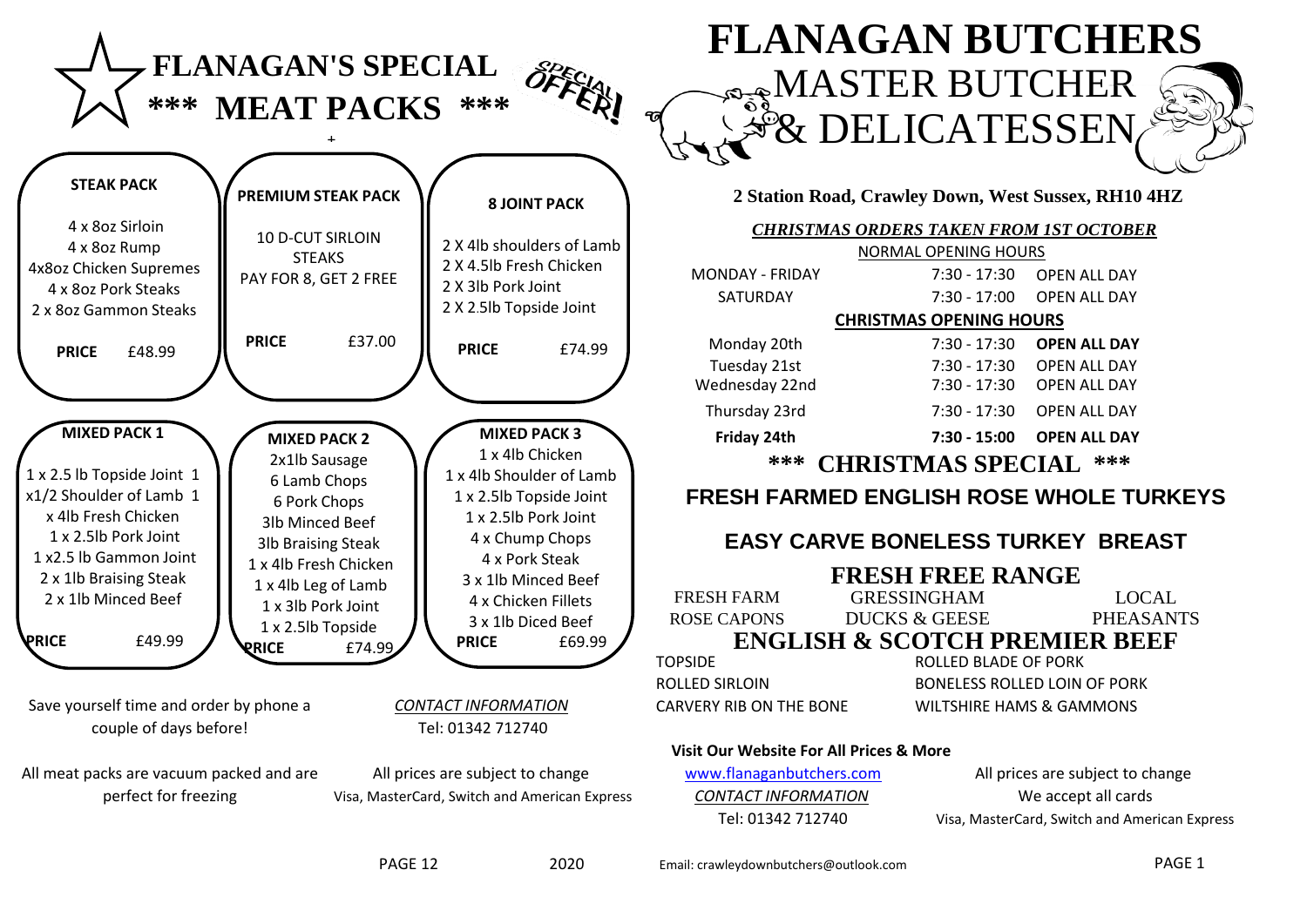## *WHAT TO ORDER?*

## **FRESH FARMED ENGLISH ROSE TURKEY**

|                 | THESE HENS ARE FARMED FOR FLAVOUR |  |                               |                                     |           | Price When Buying Price When Buying 5lb |               |
|-----------------|-----------------------------------|--|-------------------------------|-------------------------------------|-----------|-----------------------------------------|---------------|
| FROM 4KG-9.99KG |                                   |  | <b>FROM 10.5KG TO 12.49KG</b> |                                     | $11b-41b$ |                                         | More          |
|                 | 8.25 Per kg £3.75 Per lb          |  |                               | <b>Our Succulent Lamb Selection</b> |           | Per Kg Per lb Per Kg                    | <b>Per lb</b> |
|                 |                                   |  |                               |                                     |           |                                         |               |

ALSO AVAILABLE APPLEDORE BRONZE TURKEYS Price on request

#### \* Turkey Weights and Prices Below

| <b>Weight</b>            | <b>Type</b>      | <b>Approx Price</b>            | <b>Serves</b> |
|--------------------------|------------------|--------------------------------|---------------|
| LOW 4 KG (9LB)           | Hen Bird         | £36.70                         | 8 People      |
| <b>HIGH 4 KG (10LB)</b>  | Hen Bird         | £40.85                         | 8 People      |
| LOW 5 KG (11LB)          | Hen Bird         | £44.95                         | 9 People      |
| <b>HIGH 5 KG (12LB)</b>  | Hen Bird         | £49.00                         | 10 People     |
| LOW 6 KG (13LB)          | Hen Bird         | £53.20                         | 11 People     |
| HIGH 6 KG (14LB)         | Hen Bird         | £57.35                         | 12 People     |
| LOW 7 KG (15LB)          | Hen Bird         | £61.45                         | 12 People     |
| <b>HIGH 7 KG (16LB)</b>  | Hen Bird         | £65.60                         | 13 People     |
| LOW 8 KG (17LB)          | Hen Bird         | £69.70                         | 15 People     |
| <b>HIGH 8 KG (18LB)</b>  | Hen Bird         | £73.80                         | 17 People     |
| LOW 9 KG (20LB)          | Hen Bird         | £77.95                         | 18 People     |
| HIGH 9 KG (21LB)         | Hen Bird         | £82.00                         | 19 People     |
| LOW 10 KG (22LB)         |                  | <b>BETTER VALUE TO SIZE UP</b> |               |
| <b>HIGH 10 KG (23LB)</b> | Hen Bird         | £101.20                        | 21 People     |
| LOW 11 KG (24LB)         | Stag Bird        | £105.90                        | 19 People     |
| <b>HIGH 11 KG (26LB)</b> | Stag Bird        | £110.50                        | 20 People     |
| LOW 12 KG (28LB)         | <b>Stag Bird</b> | £115.15                        | 22 People     |

## **FRESH FARMED ENGLISH ROSE CAPONS**

| Weight   | <b>Approx Price</b> | <b>Serves</b>    |
|----------|---------------------|------------------|
| $5$ lb+  | £16.50              | 4 PEOPLE         |
| $6$ lb+  | £22.27              | 5 PEOPLE         |
| $7$ lb+  | £26.40              | <b>6 PEOPLE</b>  |
| $8$ lb+  | £29.70              | 7 PEOPLE         |
| $9$ lb+  | £34.00              | 8 PEOPLE         |
| $10lb+$  | £38.25              | 9 PEOPLE         |
| $11$ lb+ | £42.50              | <b>10 PEOPLE</b> |
|          |                     |                  |



| Per id      | LY.ZJ<br>Per KG             | $L4.20$ rel in   |                             | rer ng | <b>Per ID</b> | Per ng | <u>Per id</u> |
|-------------|-----------------------------|------------------|-----------------------------|--------|---------------|--------|---------------|
|             | <b>IDORE BRONZE TURKEYS</b> | Price on request | Chump Chops                 | £10.50 | £4.77         | £9.49  | £4.31         |
|             |                             |                  | Diced Lamb                  | £15.50 | £7.05         | £12.49 | £5.68         |
|             | by Weights and Prices Below |                  | Double Loin Chops           | £10.50 | £4.77         | £9.49  | £4.31         |
| <b>Type</b> | <b>Approx Price</b>         | <b>Serves</b>    | <b>Lamb Cutlets</b>         | £17.00 | £7.73         | £17.00 | £7.73         |
| Hen Bird    | £36.70                      | 8 People         | Lamb Fillet                 | £16.00 | £7.27         | £16.00 | £7.27         |
| Hen Bird    | £40.85                      | 8 People         | Lamb Kebabs                 | £19.99 | £9.09         | £19.99 | £9.09         |
| Hen Bird    | £44.95                      | 9 People         | Lamb Kofta                  | £9.25  | £4.20         | £9.25  | £4.20         |
| Hen Bird    | £49.00                      | 10 People        | Leg Steaks                  | £9.50  | £4.32         | £9.49  | £4.31         |
| Hen Bird    | £53.20                      | 11 People        | Minced Lamb                 | £7.48  | £3.40         | £6.99  | £3.18         |
| Hen Bird    | £57.35                      | 12 People        | Minted Double Loin Chops    | £10.50 | £4.77         | £9.49  | £4.31         |
| Hen Bird    | £61.45                      | 12 People        | Minted Leg Steaks           | £10.50 | £4.77         | £9.49  | £4.31         |
| Hen Bird    | £65.60                      | 13 People        | Rack of Lamb                | £17.00 | £7.73         | £17.00 | £7.73         |
| Hen Bird    | £69.70                      | 15 People        | Rump of Lamb                | £10.75 | £4.89         | £10.75 | £4.89         |
| Hen Bird    | £73.80                      | 17 People        | Shoulder of Lamb            | £9.00  | £4.09         | £7.99  | £3.63         |
| Hen Bird    | £77.95                      | 18 People        | <b>Shoulder Steaks</b>      | £9.99  | £4.54         | £9.65  | £4.39         |
| Hen Bird    | £82.00                      | 19 People        | <b>Stewing Lamb</b>         | £8.20  | £3.73         | £7.50  | £3.41         |
|             | BETTER VALUE TO SIZE UP     |                  | Whole Leg                   | £10.99 | £5.00         | £10.99 | £5.00         |
| Hen Bird    | £101.20                     | 21 People        | Lamb Shanks (1lb in weight) | £9.50  | £4.32         | £8.99  | £4.09         |
| Stag Bird   | £105.90                     | 19 People        | Lamb Noisettes              | £17.80 | £8.09         | £17.80 | £8.09         |
|             |                             |                  |                             |        |               |        |               |

## **GRESSINGHAM**

|                                                       | <b>Price Per KG</b>                            | <b>Price Per LB</b> |
|-------------------------------------------------------|------------------------------------------------|---------------------|
| <b>Whole Geese</b>                                    | £12.75                                         | £5.80               |
| <b>Goose Breast</b>                                   | £20.25                                         | £9.20               |
| Whole Duck 51b+<br>Whole Duck 6lb+<br>Duck Breast 80z | <b>PRICE EACH</b><br>£15.99<br>£18.99<br>£3.20 |                     |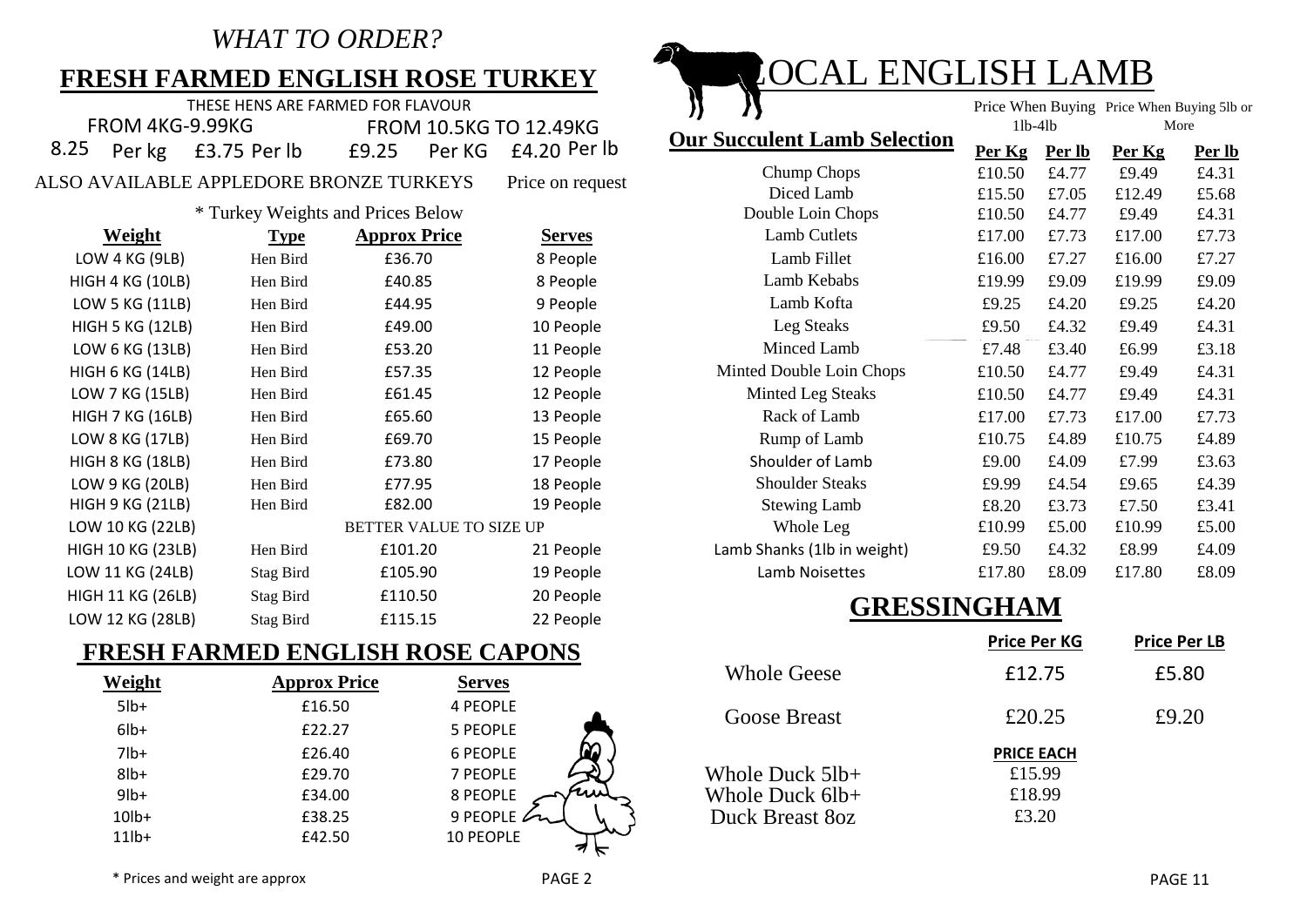# **LOCAL GAME & VENISON**

| <b>Local Game</b>                  | <b>Price Each</b>   |  |
|------------------------------------|---------------------|--|
| Grouse                             | £7.80               |  |
| <b>Mallard Ducks</b>               | <b>POA</b>          |  |
| Pair Pheasant Breast               | £3.75               |  |
| Pair Pigeon Breast                 | £2.40               |  |
| Whole Pheasant                     | £3.75               |  |
| Whole Pigeon                       | £2.40               |  |
| Whole Rabbits                      | £5.99               |  |
| Partridge                          | £3.30               |  |
|                                    |                     |  |
| <b>Local Venison</b>               | <b>Price Per Kg</b> |  |
| Diced Venison                      | £11.37              |  |
| Haunch of Venison                  | £10.73              |  |
| <b>Venison Fillet</b>              | £32.99              |  |
| Venison Loin Boned & Rolled        | £18.40              |  |
| <b>Venison Sausage</b>             | £10.49              |  |
| Venison Steak                      | £14.99              |  |
| Saddle of Venison Bone in          | £17.00              |  |
| Saddle of Venison Boned and Rolled | £18.40              |  |

# **Macsween Haggis**

|                       | <b>Price Each</b> |
|-----------------------|-------------------|
| 1lb Haggis            | £5.03             |
| 1lb Vegetarian Haggis | £4.49             |
| 11/2lb Haggis         | £9.75             |
| 2lb Haggis            | <b>POA</b>        |
| 3lb Haggis            | 14.25             |
| 5lb Haggis            | £24.75            |
| 8lb Ceremonial Haggis | £41.25            |

All joints can be cut to any size or weight

## MAKE IT EASIER AT CHRISTMAS

## **ROLLED TURKEY BREAST**

| Easy to carve and little waste |                                 | Price per KG           | £10.99 |
|--------------------------------|---------------------------------|------------------------|--------|
| Weight                         | <b>Approx Price</b>             | <b>Serves</b>          |        |
| 5LB                            | £29.99                          | 6 TO 8 PEOPLE          |        |
| 6LB                            | £34.77                          | 7 TO 8 PEOPLE          |        |
| 7LB                            | £39.60                          | 8 TO 9 PEOPLE          |        |
| 8LB                            | £45.99                          | 10 TO 12 PEOPLE        |        |
| 9LB                            | £51.35                          | 12 TO 14 PEOPLE        |        |
| 10LB                           | £56.99                          | <b>14 TO 16 PEOPLE</b> |        |
|                                | Order a larger size if you want |                        |        |
| All can be vacuum              | left overs for another day!     |                        |        |

packed and will last up to 5 days in the fridge

**RUSSIAN DOLL**

Russian Dolls are turkey breast stuffed with Gressingham duck breast, cranberry & orange stuffing mixed with sausage meat

| <b>Starting Turkey</b><br><b>Breast Weight</b> | <b>What's Inside</b>                                                                                | <b>Approx Price</b> | <b>Approx Serves</b> |
|------------------------------------------------|-----------------------------------------------------------------------------------------------------|---------------------|----------------------|
| 5LB                                            | 2 Duck Breast<br>Cranberry & Orange<br><b>Stuffing with Sausage</b>                                 | £39.50              | 6-9 PEOPLE           |
| 6LB                                            | 2 Duck Breast<br>Cranberry & Orange                                                                 | £44.50              | 8-10 PEOPLE          |
| 8LB                                            | <b>Stuffing with Sausage</b><br>3 Duck Breast<br>Cranberry & Orange<br><b>Stuffing with Sausage</b> | £58.50              | 12-15 PEOPLE         |
| 10LB                                           | 4 Duck Breast<br>Cranberry & Orange<br><b>Stuffing with Sausage</b>                                 | £75.50              | 15-17 PEOPLE         |

All meats and stuffing can be changed as well as the removal of the sausage meat

2 to 3 People

3 to 4 People

**Serves** 2 to 3 People

6 to 7 People

5 to 6 People

10 People 16 People

\* Prices and weight are approx PAGE 3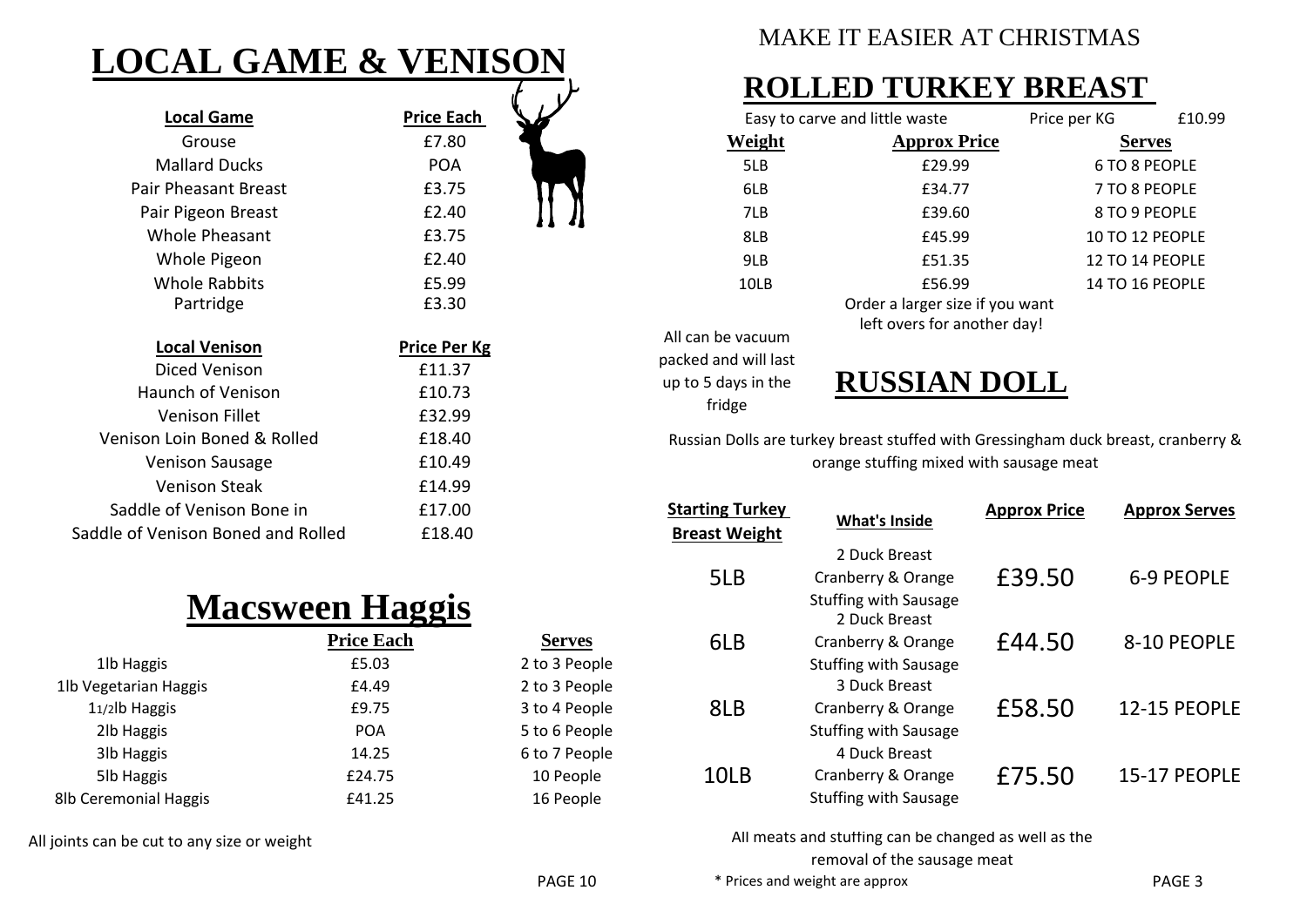## Mouth-Watering **HAMS & GAMMONS**

| <b>TYPE</b>     | <b>PRICE PER KG</b> | <b>PRICE PER LB</b> |
|-----------------|---------------------|---------------------|
| Easy Carve      | £10.50              | £4.77               |
| Home Cooked Ham | £10.50              | £4.77               |
| Ham On The Bone | £10.50              | £4.77               |
| Smoked Ham      | £10.50              | £4.77               |
| Honey Roast Ham | £10.50              | £4.77               |
| Unsmoked Gammon | £6.49               | £2.95               |
| Smoked Gammon   | £6.83               | £3.10               |
| Smoked Collar   | £4.76               | £2.16               |
| Unsmoked Collar | £4.14               | £1.88               |

## **SUSSEX SMALL ROUND HANDRAISED PIES**

| <b>Approx Prices For Chirstmas</b> |       |        |  |
|------------------------------------|-------|--------|--|
| <b>TYPE</b>                        | 1lb   | $2$ lb |  |
| Chicken & Ham                      | £5.40 | n/a    |  |
| Game                               | £6.55 | £13.30 |  |
| <b>Classic Pork</b>                | £3.55 | n/a    |  |
| Turkey & Ham                       | £5.40 | n/a    |  |

#### **MEADOW VIEW HANDRAISED LARGE PIES**

| <b>TYPE</b>                   | 4lb (1.8KG) ROUND | 5lb (2.2kg) ROUND |  |  |
|-------------------------------|-------------------|-------------------|--|--|
|                               | <b>PRICE</b>      | <b>PRICE</b>      |  |  |
| Game                          | n/a               | £32.70            |  |  |
| Chicken & Ham                 | n/a               | £26.25            |  |  |
| Pork                          | n/a               | £24.75            |  |  |
| Pork & Apple                  | £21.00            | n/a               |  |  |
| Pork, Chicken & Ham           | £23.25            | n/a               |  |  |
| Pork, Cheese & Pickle         | £24.00            | n/a               |  |  |
| Turkey, Ham & Cranberry       | £21.00            | n/a               |  |  |
| Chicken & Stuffing            | £23.25            | n/a               |  |  |
| Pork & Apricot                | £22.50            | n/a               |  |  |
| <b>Turkey &amp; Cranberry</b> | n/a               | £27.00            |  |  |
|                               |                   | PAGE 4            |  |  |

# **CALLY FARMED ENGLISH POF**

Price When Buying Price When Buying 5lb or

|             |                                        | $11b-41b$ |        | More       |        |
|-------------|----------------------------------------|-----------|--------|------------|--------|
| e per lb    | <b>Our Succulent Pork Selection</b>    | Per Kg    | Per lb | Per Kg     | Per lb |
| E4.77       | Baby Back Ribs Plain or BBQ            | £6.99     | £3.18  | £6.99      | £3.18  |
| E4.77       | Belly of Pork                          | £7.20     | £3.27  | £7.20      | £3.27  |
| E4.77       | <b>Coated Spare Ribs</b>               | £8.00     | £3.64  | £8.00      | £3.64  |
| E4.77       | Diced Pork                             | £6.80     | £3.09  | £6.80      | £3.09  |
| E4.77       | Leg End (Fillet)                       | £5.50     | £2.50  | £5.50      | £2.50  |
| £2.95       | Leg End (Knuckle)                      | £5.50     | £2.50  | £5.50      | £2.50  |
| E3.10       | Leg of pork                            | £5.50     | £2.50  | £5.50      | £2.50  |
| E2.16       | <b>Minced Pork</b>                     | £7.50     | £3.41  | £6.60      | £3.00  |
| £1.88       | Pigs Kidney                            | £2.28     | £1.04  | £2.28      | £1.04  |
|             | Pigs Liver                             | £2.10     | £0.95  | £2.10      | £0.95  |
|             | Plain Spare Ribs                       | £8.00     | £3.64  | £8.00      | £3.64  |
| <b>PIES</b> | Pork Kebabs                            | £10.00    | £4.55  | £10.00     | £4.55  |
|             | Pork Loin Chops                        | £7.00     | £3.18  | £5.50      | £2.50  |
|             | Pork Tenderloin                        | £10.00    | £4.55  | £9.74      | £4.43  |
| $2$ lb      | Rolled Blade                           | £7.00     | £3.18  | £7.00      | £3.18  |
| n/a         | Rolled Pork Loin                       | £8.00     | £3.64  | £8.00      | £3.64  |
| £13.30      | Spring & Hand                          | £4.33     | £1.97  | £4.33      | £1.97  |
| n/a         | <b>Wild Boar Mince</b>                 | P.O.A     | P.O.A  | P.O.A      | P.O.A  |
| n/a         | Other wild boar products are available |           |        | <b>POA</b> |        |

#### *\*Coating - BBQ, Cajan, Hot & Spicy, Lime Sweet Chilli, Lemon Pepper, Chinese, Steak Pepper, Piri Piri*

# **BACON**

|                         |                                 |              | Price per 5lb pack |
|-------------------------|---------------------------------|--------------|--------------------|
| Dry Unsmoked Back Bacon |                                 | ENGLISH      | £19.99             |
|                         | Dry Smoked Back Bacon           |              | £20.49             |
|                         | <b>Rindless Unsmoked Bacon</b>  |              | £12.49             |
|                         | <b>Rindless Smoked Bacon</b>    | <b>DUTCH</b> | £14.99             |
|                         | <b>Smoked Rindless Streaky</b>  |              | £15.99             |
|                         | <b>Unsmoked Rindless Steaky</b> |              | £12.99             |
|                         |                                 |              |                    |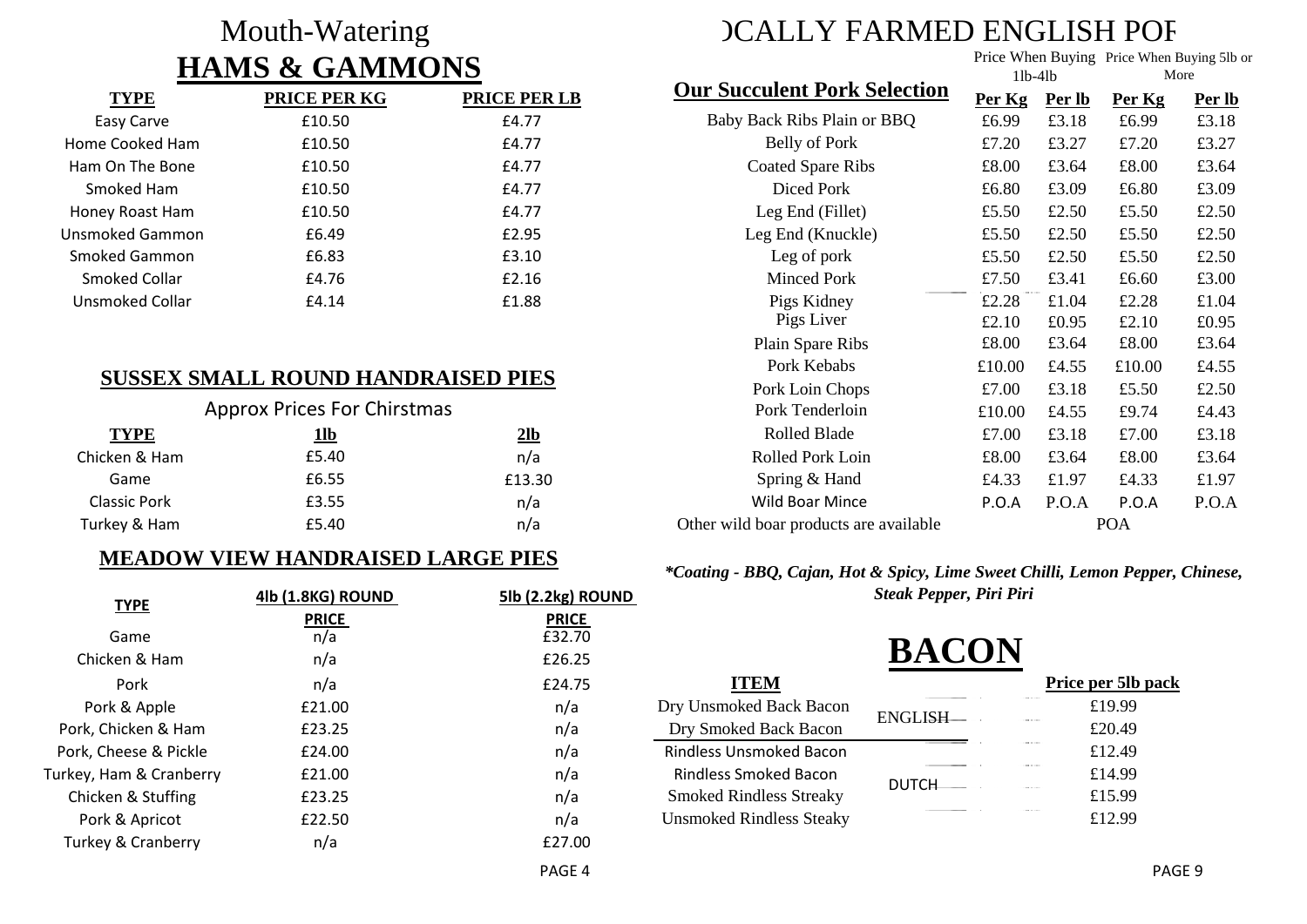## \**Speciality Sausages*

## **Plain Pork Italian**

A full meaty pork, the traditional pork with chilli and coriander sausage

**Cumberland** Coarse pork sausage in traditional single link. Perfect for breakfast Combination of pork, apple and herbs

### **Pork and Leek**

A blend of lean pork, spices and Solid enterpork, spices and A blend of pork, honey and lemon chopped leek

## **Pork and Herbs (Flanagan special)**

A pork sausage spiced with old English herbs

## **Plain Pork Chipolata**

Lean pork, finely chopped to give a smooth sausage with a smooth taste - a children's favourite

## **Pork & Herb Chipolata**

Old English herbs mixed with finely chopped pork to give a smooth sausage

Average price per 30 sausage pack £15.40 **Discounted Trays available**

*All sausages are made with a minimum of 70% lean meat to ensure a meaty flavour*

## **Pork and Apple**

## **Award Winning Directors**

# **RedRow**

A mix of lime and Sweet Chilli

### **\*Venison**

Mix pork & venison, lovely rich sausage

**\*Minted Lamb** Minted marinated lamb sausage **Beef**

100% Beef British sausage

#### **Cumberland Rings**

Coarse pork sausage, perfected for breakfast

**Per Kg Per lb Per Kg Per lb** Average price per 6 sausages Price When Buying 1lb-Price When Buying 4lb 5lb or More £3.64

£8.00 £3.64 £6.50 £2.95



A savoury open-faced pastry crust with a filling of savoury custard with cheese, meat, or vegetables

|                                  |        | SIZES  |
|----------------------------------|--------|--------|
| <b>OUR SELECTION OF QUICHES</b>  | 10"    | 12"    |
| Bacon, Sausage and Tomato        | £14.70 | £21.45 |
| <b>Broccoli</b>                  | £14.70 | £21.45 |
| <b>Broccoli &amp; Stilton</b>    | £14.70 | £21.45 |
| Courgette & Pepper               | £14.70 | £21.45 |
| <b>Ham</b>                       | £14.70 | £21.45 |
| Ham & Tomato                     | £14.70 | £21.45 |
| Ham, Mushroom and Tomato         | £14.70 | £21.45 |
| *Lorraine                        | £14.70 | £21.45 |
| # Mexican                        | £14.70 | £21.45 |
| Mushroom                         | £14.70 | £21.45 |
| Mushroom & Tomato                | £14.70 | £21.45 |
| Onion                            | £14.70 | £21.45 |
| Roasted Vegetable & Goats Cheese | £16.50 | £24.00 |
| Spinach                          | £14.70 | £21.45 |
| Spinach & Mushroom               | £14.70 | £21.45 |
| Spinach & Stilton                | £14.70 | £21.45 |
| Tomato                           | £14.70 | £21.45 |
| Tomato & Pepper                  | £14.70 | £21.45 |

*\*Lorraine quiche contains cheese and pieces of bacon*

*# Mexican quiche contains all the best ingredients of a rich and creamy quiche and adds the essential elements of Mexican cooking: Mexican cheese, diced green chillies and salsa prima.* 

Orders for Quiches will be taken up untill 20th December